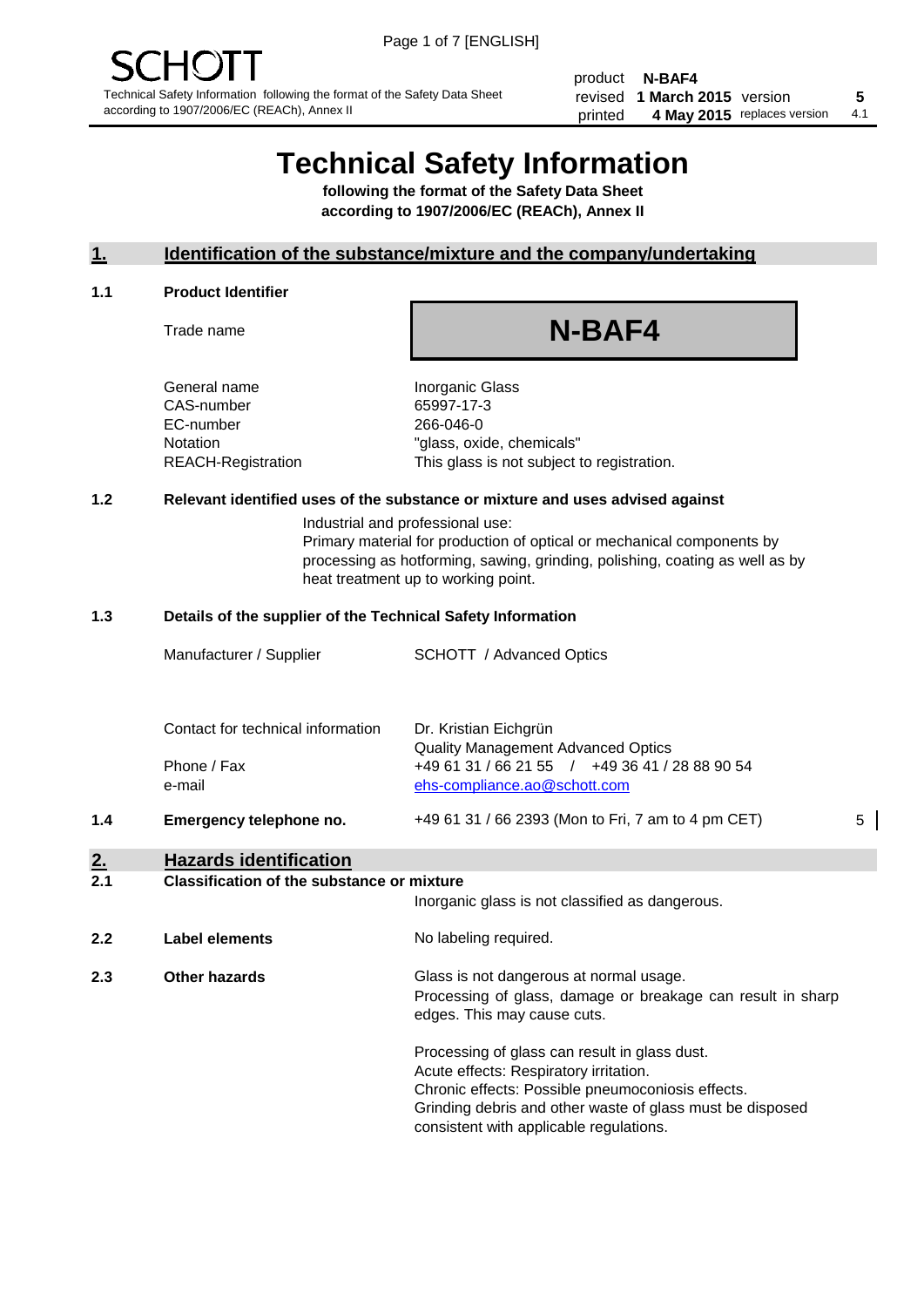#### **3. Composition/information on ingredients**

#### **3.1 Substances**

As the substance glass is not included in the candidate list of substances of very high concern, currently there are no information duties according to article 33 of REACH. However for the production of glass we may use substances, which are on the candidate list and had been included in Annex XIV of the REACH regulation or could be included in future . These powdery substances are not present as such in the final glass; they are fully integrated into the glass matrix through the melting process. Thus they loose their original characteristics. The main components are listed as additional information in chapter 16. For more information please refer to ehs-compliance.ao@schott.com.

#### **3.2 Mixtures**

Glass is classified as substance acc. to regulation (EC) No 987/2008 (amending of Reach-Reg.).

#### **4. First aid measures**

#### **4.1 Description of first aid measures**

| <b>General information</b> | Glass is no hazardous substance. The following information<br>refer to glass dust and glass splinter which may result from<br>processing or breakage. |
|----------------------------|-------------------------------------------------------------------------------------------------------------------------------------------------------|
| After inhalation           | Supply fresh air; consult doctor in case of complaints                                                                                                |
| After skin contact         | Normally not dangerous.                                                                                                                               |
|                            | Consult doctor in case of complaints.                                                                                                                 |
| After eye contact          | Rinse under running water.                                                                                                                            |
|                            | Consult doctor in case of complaints.                                                                                                                 |
| <b>After swallowing</b>    | Consult doctor                                                                                                                                        |

#### **4.2 Most important symptoms and effects, both acute and delayed**

none known

**4.3 Indication of immediate medical attention and special treatment needed** 

|     |                                                                     | none                           |
|-----|---------------------------------------------------------------------|--------------------------------|
| 5.  | <b>Fire fighting measures</b>                                       |                                |
| 5.1 | <b>Extinguishing media</b>                                          | no requirements                |
| 5.2 | Special hazards arising from the substance or mixture               | none. Glass is noncombustible. |
| 5.3 | <b>Advice for firefighters</b>                                      | none                           |
| 6.  | <b>Accidental release measures</b>                                  |                                |
| 6.1 | Personal precautions, protective equipment and emergency procedures |                                |
|     |                                                                     | none                           |
| 6.2 | <b>Environmental Precautions</b>                                    | none                           |
| 6.3 | Methods and material for containment and cleaning up                | none                           |
| 6.4 | Reference to other sections                                         | none                           |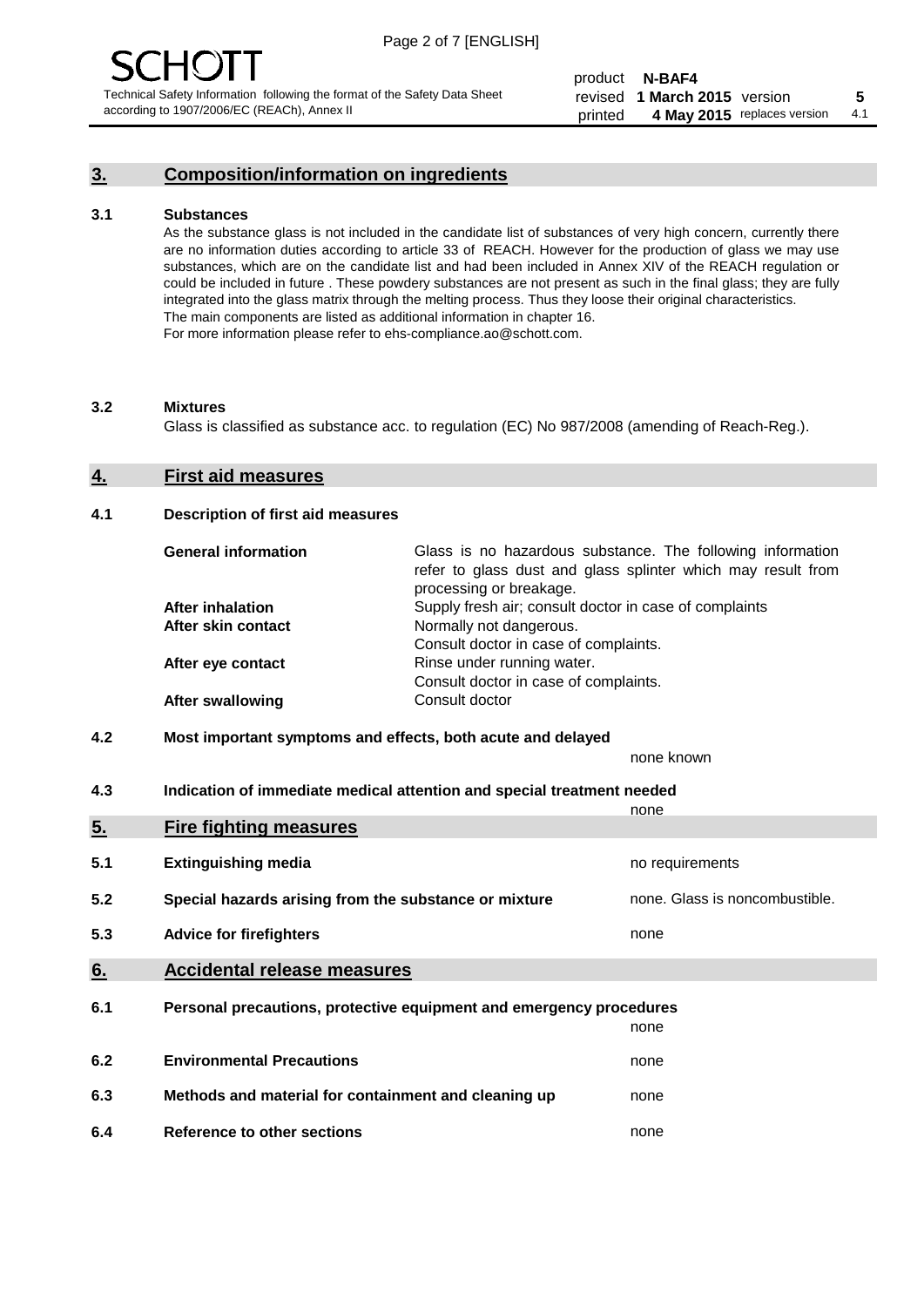

product **N-BAF4** revised **5 1 March 2015** version printed 4 May 2015 replaces version 4.1

| <u>z.</u>        | <b>Handling and storage</b>                                                                                                                                                                                                                                                                                                                                                                                                    |                                                                                                                                                                                                                                                                                                                                        |
|------------------|--------------------------------------------------------------------------------------------------------------------------------------------------------------------------------------------------------------------------------------------------------------------------------------------------------------------------------------------------------------------------------------------------------------------------------|----------------------------------------------------------------------------------------------------------------------------------------------------------------------------------------------------------------------------------------------------------------------------------------------------------------------------------------|
| $\overline{7.1}$ | Precautions for safe handling                                                                                                                                                                                                                                                                                                                                                                                                  | Avoid breakage because of injury risk by sharp edges.                                                                                                                                                                                                                                                                                  |
| 7.2              | Conditions for safe storage, including any incompatibilities                                                                                                                                                                                                                                                                                                                                                                   | Store in dry environment. Avoid excessive humidity.                                                                                                                                                                                                                                                                                    |
| 7.3              | Specific end use(s)                                                                                                                                                                                                                                                                                                                                                                                                            | see section 1.2                                                                                                                                                                                                                                                                                                                        |
| <u>8.</u>        | <b>Exposure controls / personal protection</b>                                                                                                                                                                                                                                                                                                                                                                                 |                                                                                                                                                                                                                                                                                                                                        |
| 8.1              | <b>Control parameters</b><br>Regulation<br>Value<br>0,3 mg / $m3$<br>no information<br>peak limit<br>teratogenic                                                                                                                                                                                                                                                                                                               | In case of dust formation, declaration for FUSED SILICA, CAS-No: 60676-86-0<br>TRGS 900 - GERMAN OCCUPATIONAL EXPOSURE LIMIT VALUES (01/2006)<br>(EXPOSURE LIMIT VALUE) with reference to the respirable fraction.<br>There is no reason to fear a risk of damage to the developing embryo<br>or foetus when limit value is adhered to |
| 8.2              | <b>Exposure controls</b><br>Technical measures and appropriate work processes have higher priority than personal<br>protective equipment. Provide adequate ventilation by local exhaust ventilation or ventilation<br>in general.<br>Adequate assessment tools for verification of effectivity of the protective measures includes<br>methods of measurements as described in "Technischen Regeln for Gefahrstoffe (TRGS) 402. |                                                                                                                                                                                                                                                                                                                                        |
|                  | <b>Respiratory Protection</b>                                                                                                                                                                                                                                                                                                                                                                                                  | Technical measure: wet grinding/processing, avoid dust<br>formation.<br>If glass dust or particulates are above the national exposure<br>limits use a national approved respirator for dust and fibers.                                                                                                                                |
|                  | <b>Hand Protection</b>                                                                                                                                                                                                                                                                                                                                                                                                         | Use protective gloves and safety wristbands for protection<br>against cut injuries.                                                                                                                                                                                                                                                    |
|                  | Eye Protection                                                                                                                                                                                                                                                                                                                                                                                                                 | Use industrial safety glasses that meet national standards.                                                                                                                                                                                                                                                                            |
|                  | <b>Personnel Protection</b>                                                                                                                                                                                                                                                                                                                                                                                                    | Use safety skirting for protection from sharp edges.<br>Wear safety shoes.                                                                                                                                                                                                                                                             |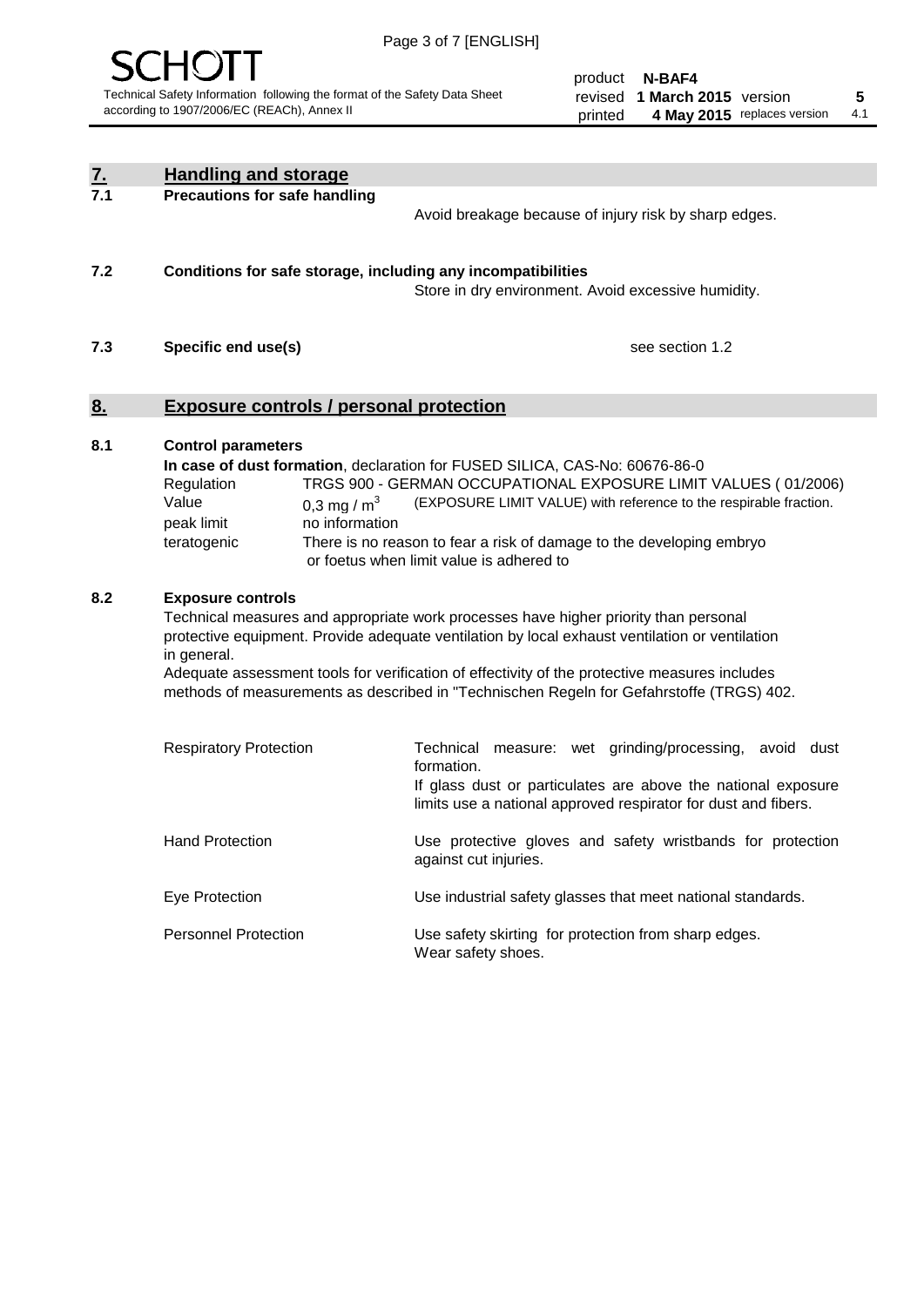#### **9. Physical and chemical properties**

#### **9.1 Information on basic physical and chemical properties**

|     | Appearance                            |                                                    |
|-----|---------------------------------------|----------------------------------------------------|
|     | <b>Physical state</b>                 | solid                                              |
|     | <b>Colour</b>                         | transparent or coloured                            |
|     | <b>Odour</b>                          | odourless                                          |
|     | pH-value                              | not applicable                                     |
|     | Boilling point/boilling range         | not applicable                                     |
|     | Melting point/melting range           | 580 °C                                             |
|     |                                       | Transformation temperature according to ISO 7884-8 |
|     | <b>Flashpoint</b>                     | not combustible                                    |
|     | <b>Combustibility</b>                 | not combustible                                    |
|     | Ignition temperature                  | none                                               |
|     | <b>Auto flammability</b>              | none                                               |
|     | Danger of explosion                   | none                                               |
|     | <b>Explosive limits upper / lower</b> | none                                               |
|     | <b>Oxidizing characteristics</b>      | none                                               |
|     | Vapour pressure                       | not applicable                                     |
|     | Density (20 °C)                       | $2,89$ g/ccm                                       |
|     | <b>Water solubility</b>               | not applicable                                     |
|     | <b>Fat solubility</b>                 | not applicable                                     |
|     | n-octanol-water partition coefficient | not applicable                                     |
|     | <b>Other information</b>              | none                                               |
| 9.2 | <b>Other information</b>              | none                                               |

## **10. Stability and Reactivity**

#### **10.1 Reactivity**

Glass is a stable material. Glass is inert to many chemicals, but may react to hot, strong alkaline solutions and with hydrofluoric, fluorosilicic and phosphoric acids. When heated to temperatures above the melting point, metal oxide fumes may be emitted.

Glass is an amorphous, inorganic, usually transparent or translucent substance consisting of a mixture of silicates or sometimes borates or phosphates as glass formers. With additions of modifiers a melt is produced at high temperatures, that cools to a solid state without crystallization.

#### **10.2 Chemical stability**

Glass is stable at normal environmental conditions.

**10.3 Possibility of hazardous reactions** 

No hazardous reactions at intended use.

| 10.4 | <b>Conditions to avoid</b>       | see section 10.1 |
|------|----------------------------------|------------------|
| 10.5 | Incompatible materials           | see section 10.1 |
| 10.6 | Hazardous decomposition products | see section 10.1 |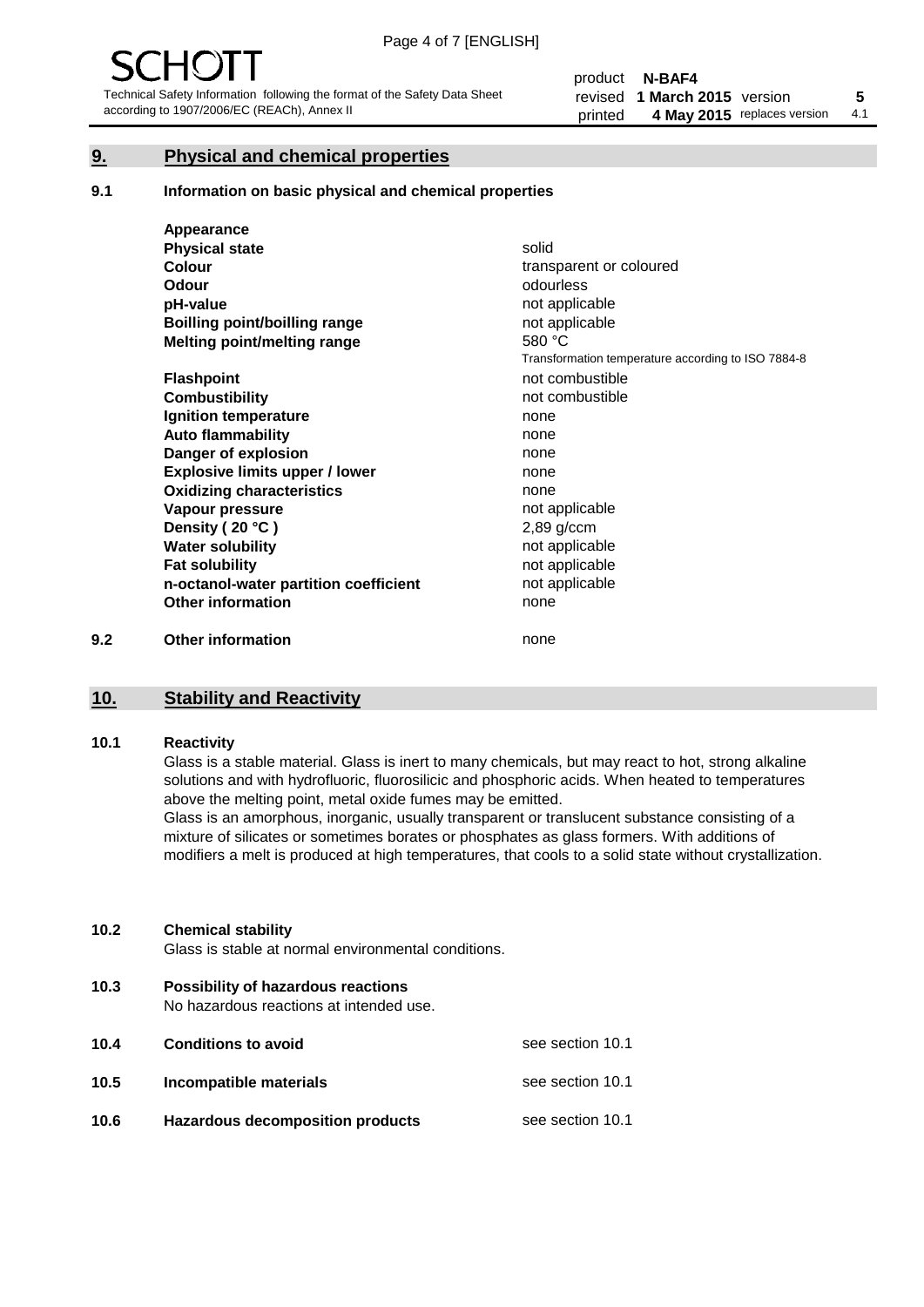

#### **11. Toxicological information**

**11.1 Information on toxicological effects** Toxicological data are not available.

#### **12. Ecological information**

- **12.1 Toxicity**
- **12.2 Persistence and degradability**
- **12.3 Bioaccumulative potential**
- **12.4 Mobility in soil**
- **12.5 Results of PBT and vPvB assessment**
- **12.6 Other adverse effects**

#### **13. Disposal considerations**

**13.1 Waste treatment methods**

| Disposal according to local regulations |
|-----------------------------------------|
|                                         |

unknown unknown unknown unknown

unknown unknown

| <u>14.</u> | <b>Transport information</b>                                            |                     |
|------------|-------------------------------------------------------------------------|---------------------|
| 14.1       | <b>UN Number</b>                                                        | no requirements     |
| 14.2       | <b>UN Proper Shipping Name</b>                                          | no requirements     |
| 14.3       | <b>Transport hazard class(es)</b>                                       | no requirements     |
| 14.4       | Packing group                                                           | no requirements     |
| 14.5       | <b>Environmental hazards</b>                                            | no requirements     |
| 14.6       | Special precautions for user                                            | see sections 6 to 8 |
| 14.7       | Transport in bulk according to Annex II of MARPOL73/78 and the IBC Code |                     |
|            |                                                                         | no requirements     |

#### **15. Regulatory information**

#### **15.1 Safety, health and environmental regulations/legislation specific for the substance or mixture**

**REACH** Under REACH glass is classified as a "Substance". According to Appendix V Number 11 of the REACh regulation glass is exempted from registration if specified conditions are met. SCHOTT AG, Advanced Optics has examined this conditions for its products. This glass is not subject to registration.

**RoHS** This glass does not contain - according to our knowledge - materials in concentrations, whose placing on the market is forbidden in accordance to the current requirements of the European Directive 2011/65/EU.

#### **United Nations Globally Harmonized System (UN-GHS) related to safety information.**

This information considers also the requirements of the UN-GHS related to safety information.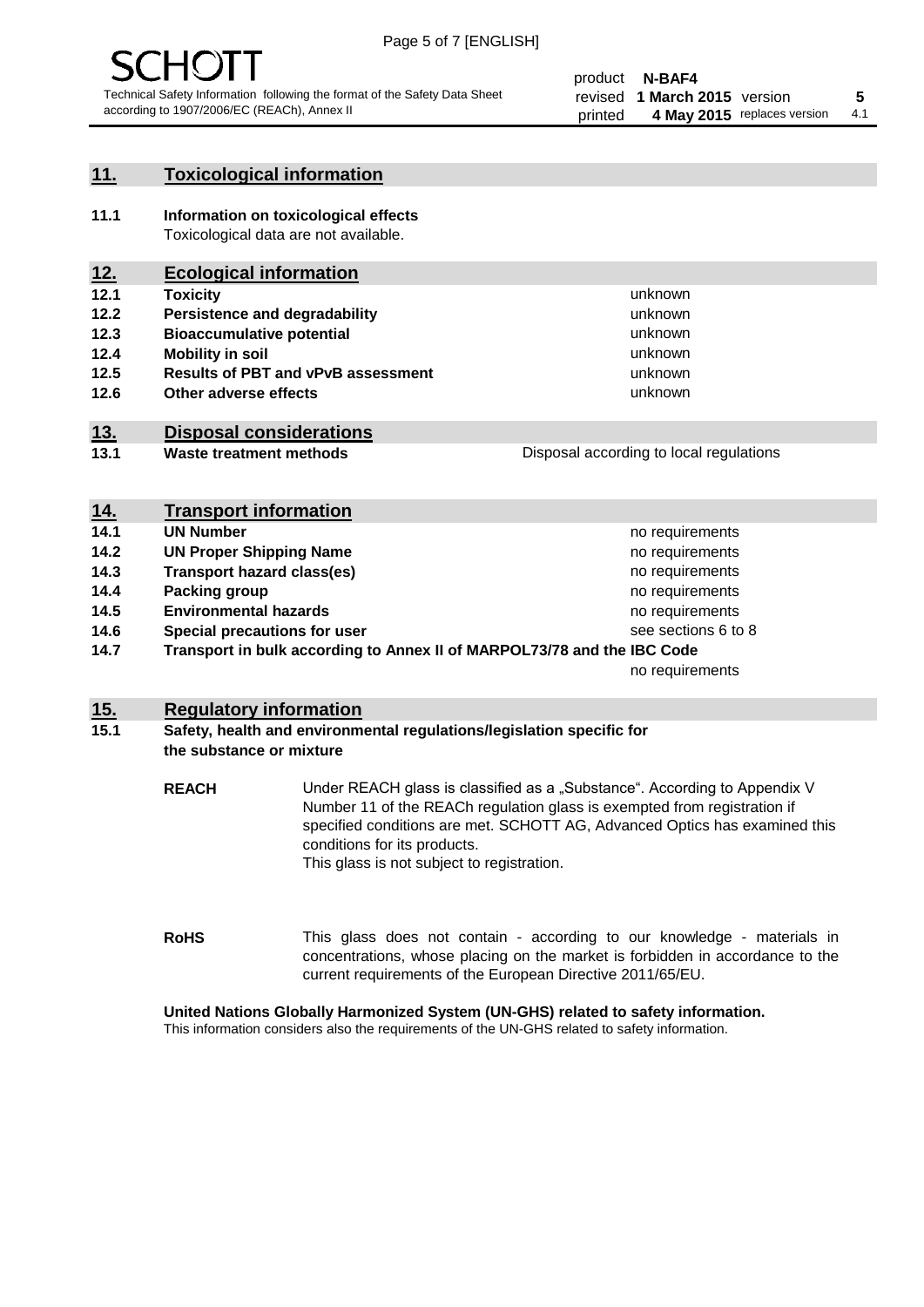# - JF

Technical Safety Information following the format of the Safety Data Sheet according to 1907/2006/EC (REACh), Annex II

#### product **N-BAF4** revised **5 1 March 2015** version printed 4 May 2015 replaces version 4.1

#### **15.2 Chemical Safety Assessment**

A Chemical Safety Assessment has not been carried out.

#### **16. Other information**

#### **16.1 Composition of mixture according to raw materials, based on the oxides.**

| chemical          |               | proportion    | <b>SVHC (REACH)</b> | Reg.  | <b>OSHA</b>                                   | <b>ACGIH</b>                                 | Carc. |
|-------------------|---------------|---------------|---------------------|-------|-----------------------------------------------|----------------------------------------------|-------|
| name              | <b>CAS-No</b> | of weigth (%) | (Y/N)               | (Y/N) | <b>PEL</b>                                    | <b>TLV</b>                                   | (Y/N) |
| Aluminum Oxide    | 1344-28-1     | $1 - 10$      | No                  | Yes   | $15 \text{ mg/m}^3$                           | $10 \text{ mg/m}^3$                          | No    |
| Boron Oxide       | 1303-86-2     | $1 - 10$      | Yes                 | Yes   | $15 \text{ mg/m}^3$                           | $10 \text{ ma/m}^3$                          | No    |
| Barium Oxide      | 1304-28-5     | $10 - 20$     | No.                 | Yes   |                                               | $0.5 \text{ mg/m}^3$ 0.05 mg/m <sup>3</sup>  | No    |
| Calcium Oxide     | 1305-78-8     | < 1           | No                  | Yes   | $5 \text{ mg/m}^3$                            | $2 \text{ mg/m}^3$                           | No    |
| Potassium Oxide   | 12136-45-7    | $1 - 10$      | No                  | No.   | N/A                                           | N/A                                          | No    |
| Sodium Oxide      | 1313-59-3     | $1 - 10$      | No.                 | No.   | N/A                                           | N/A                                          | No    |
| Antimony Trioxide | 1309-64-4     | < 1           | No                  | Yes   | $0.5 \,\mathrm{mq/m^3}$ 0.5 mg/m <sup>3</sup> |                                              | Yes   |
| Silica            | 14808-60-7    | $50 - 60$     | No.                 | Yes   |                                               | $0.1 \text{ mg/m}^3$ 0.025 mg/m <sup>3</sup> | No    |
| Titanium Oxide    | 13463-67-7    | $10 - 20$     | No                  | Yes   | $15 \text{ mg/m}^3$                           | $10 \text{ mg/m}^3$                          | No    |

**The classification and limiting values are valid for the raw materials, see section 3. Glass is not a substance of very high concern (SVHC).**

#### **Explanations to the data in the table**

| SVHC(REACH)        | The raw material is listed in the candidate list of the substances of very high<br>concern                                                                 |
|--------------------|------------------------------------------------------------------------------------------------------------------------------------------------------------|
| Reg.               | Regulated chemical substance per list OSHA Regulations (Standards - 29 CFR)<br>Subpart 1910.1000 Tables Z1 to Z3 Limits for Air Contaminants               |
| OSHA / PEL         | Permissible exposure limit – for chemical materials, issued by the OSHA                                                                                    |
| <b>ACGIH / TLV</b> | Threshold limit value - chemical substances classification by the ACGIH                                                                                    |
| <b>OSHA</b>        | Occupational Safety and Health Administration, an organization of the US.<br>Department of Labor (www.osha.gov).                                           |
| ACGIH              | American Conference of Governmental Industrial Hygienists (ACGIH), an<br>member-based organization that advances occupational and environmental<br>health. |
| Carc.              | Chemical substance classified as carcinogen                                                                                                                |